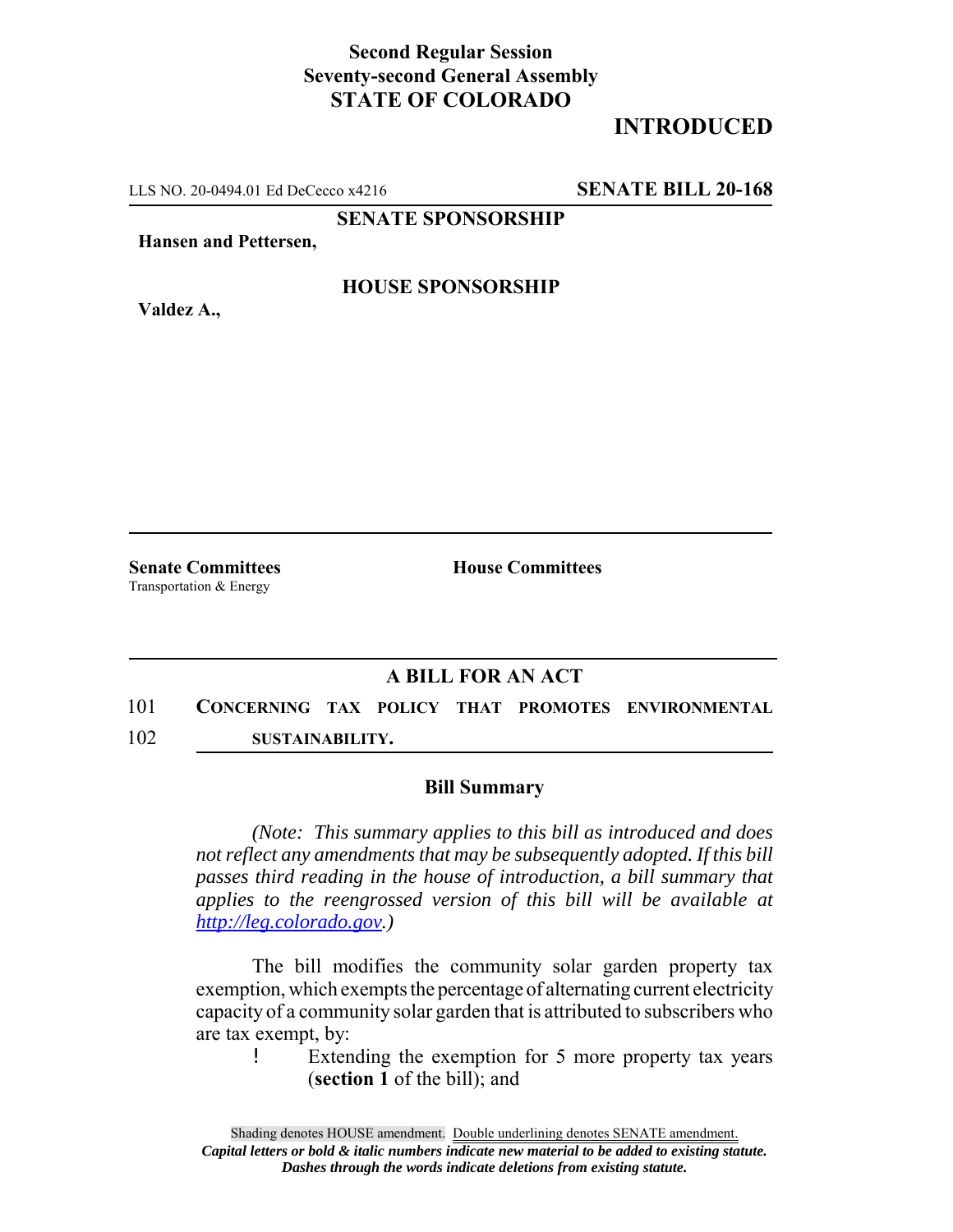! Expanding the exemption to apply to a community solar garden that is a solar energy facility, which is assessed statewide (**section 2**).

For the period that the exemption is extended, the state will reimburse local governments for the lost property tax revenues that result from the newly expanded credit. These payments will be made from the sustainable energy tax policy fund, which consists of the increased revenue as a result of changes to the coal tax made in **sections 4 and 5**, and the general fund if there is insufficient money in the fund.

In years when the state is required to refund excess state revenues under section 20 of article X of the state constitution (TABOR), the reimbursements to the counties are a TABOR refund mechanism. This refund mechanism only applies after the refunds made to counties for the reimbursements for the senior homestead exemption (**sections 1 and 6**).

Locally assessed solar energy facilities are valued by assessors using valuation procedures developed by the property tax administrator (administrator). Currently, the administrator is required to utilize a cost approach to valuation for all renewable energy facilities. This valuation currently involves a "tax factor" based on a 20-year period. Section 2 extends this period by 10 years and specifies that after the 30 years, a tax factor is not applied and the taxable value shall not exceed the depreciated value floor calculated using the cost basis method. Under **section 3**, the administrator will be required to utilize the income approach used for solar energy facilities for a renewable energy facility that would qualify as a solar energy facility if it generated more energy, so that all similar facilities will be valued in the same manner.

For purposes of the severance tax on coal, beginning July 1, 2021, **section 4** eliminates the quarterly exemption on the first 300,000 tons of coal and the credit for coal produced from underground mines and for the production of lignitic coal. Prior to June 30, 2026, the additional severance tax that results from these changes will be credited to the sustainable energy policy fund, and thereafter it is allocated like other severance tax revenue (section 5).

1 *Be it enacted by the General Assembly of the State of Colorado:*

2 **SECTION 1.** In Colorado Revised Statutes, 39-3-118.7, **amend**

3 (2); and **add** (1)(c), (3), (4), and (5) as follows:

4 **39-3-118.7. Community solar garden - partial business** 5 **personal property tax exemption - reimbursement to local** 6 **governments - sustainable energy tax policy fund - creation - refund**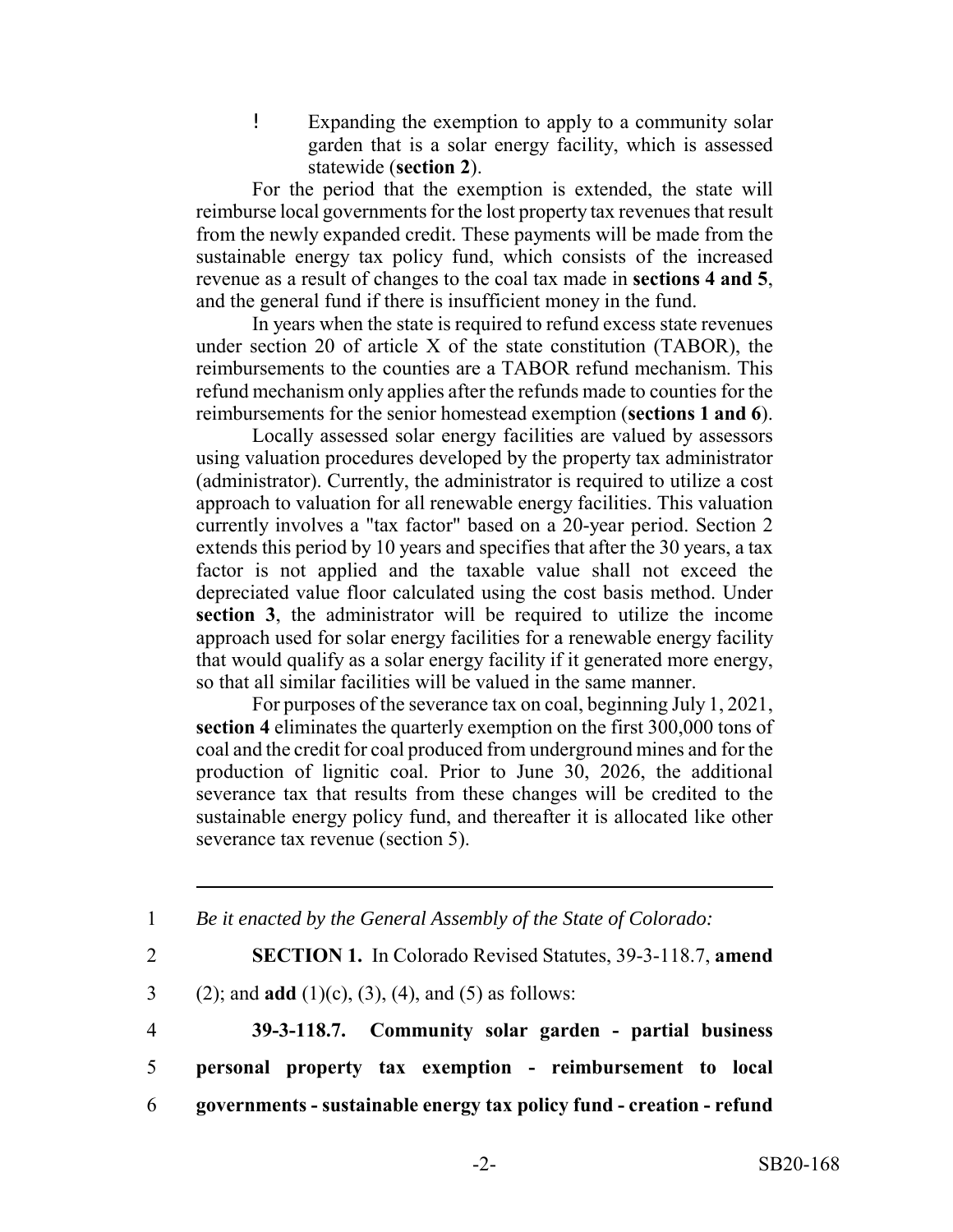**of excess state revenues - legislative declaration - definitions.** (1) As used in this section, unless the context otherwise requires:

 (c) "TABOR REFUND AMOUNT" MEANS THE STATE REVENUES IN EXCESS OF THE LIMITATION ON STATE FISCAL YEAR SPENDING IMPOSED BY SECTION 20 (7)(a) OF ARTICLE X OF THE STATE CONSTITUTION THAT THE STATE IS REQUIRED TO REFUND UNDER SECTION 20 (7)(d) OF ARTICLE X OF THE STATE CONSTITUTION.

 (2) For property tax years commencing on and after January 1, 2015, but before January 1, 2021 *2026*, there is exempt from the levy and collection of property tax the percentage of alternating current electricity capacity of a community solar garden that is attributed to residential or governmental subscribers, or to subscribers that are organizations that have been granted property tax exemptions pursuant to sections 39-3-106 to 39-3-113.5.

 (3) (a) NO LATER THAN JUNE 1, 2022, AND JUNE 1 OF EACH OF THE NEXT FOUR YEARS THEREAFTER, A COUNTY TREASURER SHALL REPORT TO THE STATE TREASURER THE TOTAL AMOUNT OF PROPERTY TAX REVENUES LOST FOR THE PRIOR PROPERTY TAX YEAR BY LOCAL GOVERNMENTS WITHIN THE COUNTY AS A RESULT OF THE EXEMPTION ALLOWED UNDER THIS SECTION AND SECTION 39-4-102 (1.5)(e)(I). IF NO EXEMPTIONS WERE ALLOWED IN THE COUNTY, THE TREASURER IS NOT REQUIRED TO SUBMIT A REPORT.

23 (b) (I) NO LATER THAN JUNE 15, 2022, AND JUNE 15 OF EACH OF THE NEXT FOUR YEARS THEREAFTER, THE STATE TREASURER SHALL ISSUE A WARRANT TO A COUNTY TREASURER THAT IS EQUAL TO THE AMOUNT SPECIFIED IN SUBSECTION (3)(a) OF THIS SECTION MINUS THE AMOUNT 27 SPECIFIED IN SUBSECTION  $(3)(c)$  OF THIS SECTION. THE STATE TREASURER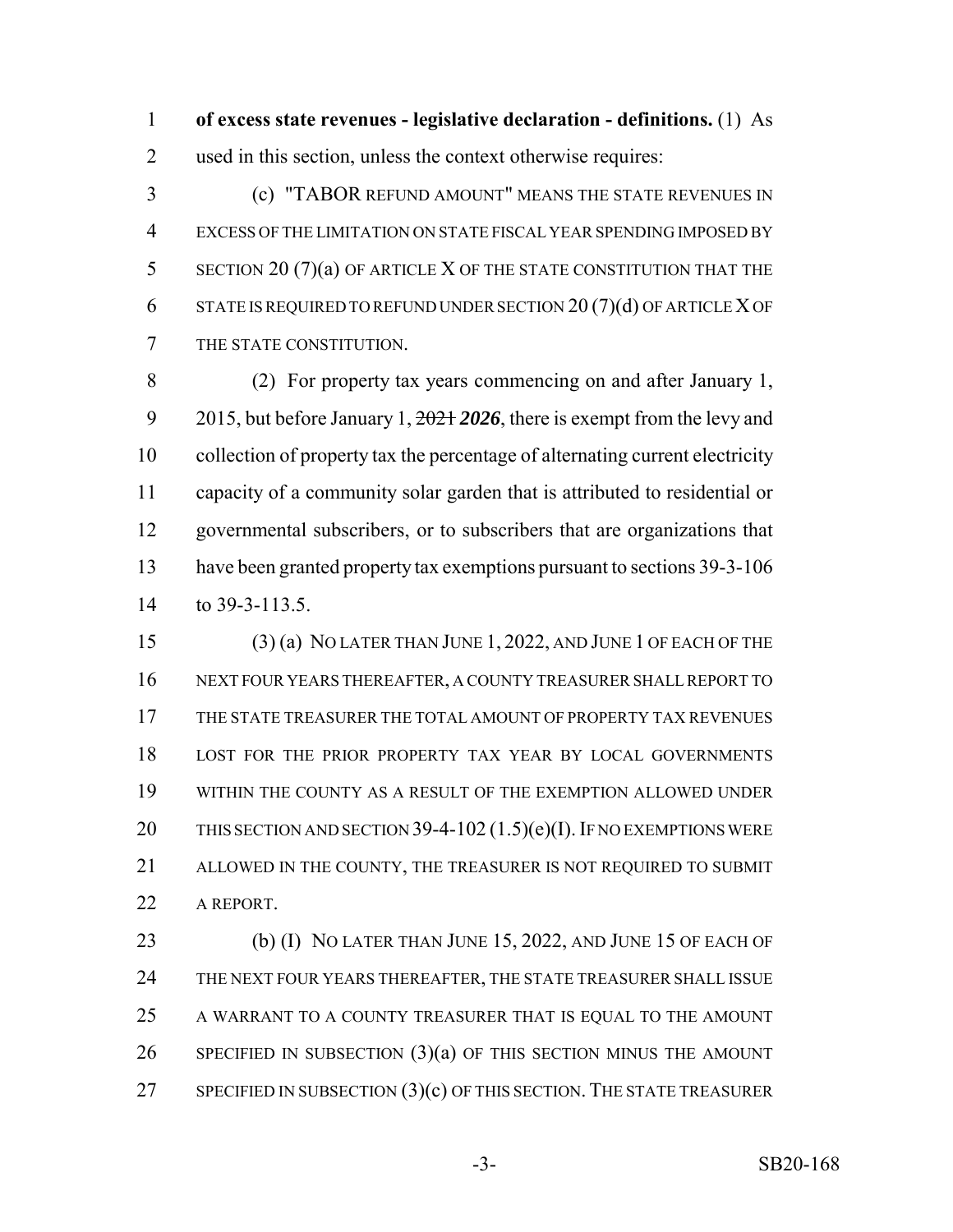SHALL PAY THE REIMBURSEMENT FROM THE SUSTAINABLE ENERGY TAX 2 POLICY FUND CREATED IN SUBSECTION (4) OF THIS SECTION, OR THE GENERAL FUND IF THERE IS INSUFFICIENT MONEY IN THE SUSTAINABLE ENERGY TAX POLICY FUND.

 (II) A TREASURER SHALL DISTRIBUTE THE MONEY RECEIVED FROM THE STATE TREASURER UNDER SUBSECTION (3)(b)(I) OF THIS SECTION TO THE LOCAL GOVERNMENTS WITHIN THE TREASURER'S COUNTY IN PROPORTION TO THE AMOUNT LOST BY EACH LOCAL GOVERNMENT NO LATER THAN JUNE 30 AFTER THE MONEY WAS RECEIVED.

10 (c) A TREASURER SHALL NOTIFY THE STATE TREASURER IF AN EXEMPTION OR PART OF AN EXEMPTION WAS ERRONEOUSLY ALLOWED UNDER THIS SECTION OR SECTION 39-4-102 (1.5)(e)(I). THE STATE TREASURER SHALL REDUCE THE NEXT PAYMENT TO THE COUNTY BY THIS AMOUNT.

 (4) (a) THE SUSTAINABLE ENERGY TAX POLICY FUND, REFERRED TO 16 IN THIS SUBSECTION (4) AS THE "FUND", IS HEREBY CREATED IN THE STATE TREASURY. THE FUND CONSISTS OF MONEY CREDITED TO THE FUND IN ACCORDANCE WITH SECTION 39-29-108 (2)(d)(I). THE STATE TREASURER SHALL CREDIT ALL INTEREST AND INCOME DERIVED FROM THE DEPOSIT AND INVESTMENT OF MONEY IN THE SUSTAINABLE ENERGY TAX POLICY 21 FUND TO THE FUND.

**(b)** THE MONEY IN THE FUND IS ONLY AVAILABLE FOR THE STATE TREASURER TO MAKE PAYMENTS TO COUNTIES UNDER THIS SECTION. THE GENERAL ASSEMBLY SHALL NOT APPROPRIATE MONEY FROM THE FUND FOR ANY PURPOSE.

26 (5) (a) THE GENERAL ASSEMBLY HEREBY FINDS AND DECLARES THAT: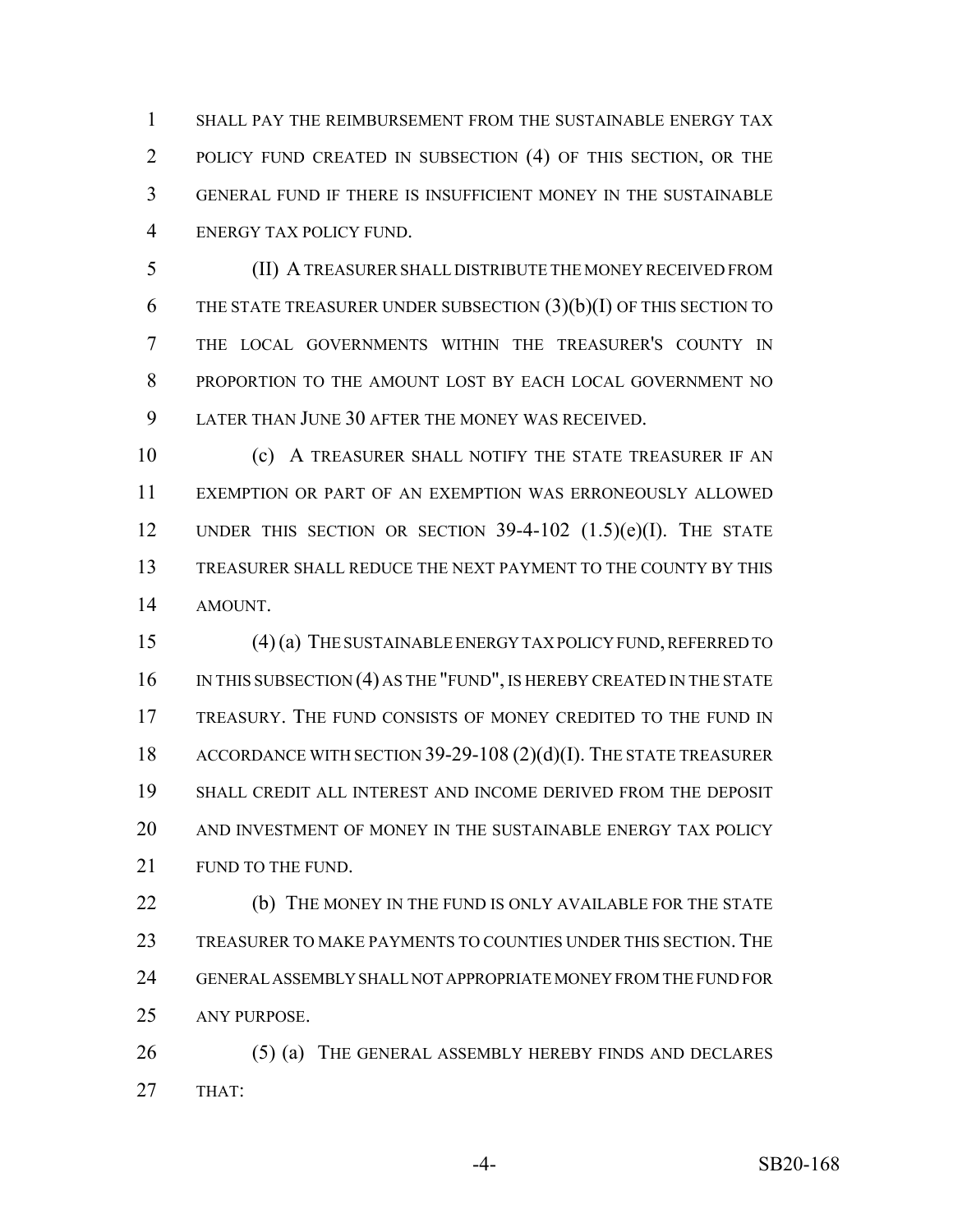(I) ALTHOUGH THE EXPIRING EXEMPTIONS ALLOWED BY THIS SECTION ARE EXEMPTIONS FROM LOCAL GOVERNMENT PROPERTY TAXES, THE EXEMPTIONS WILL ONLY BE EXTENDED IF THE STATE REIMBURSES LOCAL GOVERNMENTS FOR THE NET AMOUNT OF PROPERTY TAX REVENUES LOST AS A RESULT OF THE EXEMPTIONS IN THOSE YEARS;

 (II) THE STATE, THEREFORE, BEARS THE FULL COST OF THE EXEMPTIONS;

 (III) THE BENEFICIARY OF THESE PAYMENTS IS REALLY THE TAXPAYERS THAT OWN AND OPERATE THE COMMUNITY SOLAR GARDENS; **(IV)** SECTION 20 OF ARTICLE X OF THE STATE CONSTITUTION AUTHORIZES THE STATE TO USE ANY REASONABLE METHOD TO MAKE

12 REQUIRED REFUNDS OF EXCESS STATE REVENUES; AND

 (V) THE PAYMENT BY THE STATE TO REIMBURSE LOCAL GOVERNMENTS FOR THE NET AMOUNT OF PROPERTY TAX REVENUES LOST AS A RESULT OF THE PROPERTY TAX EXEMPTIONS ALLOWED BY THIS SECTION, WHICH EXEMPTIONS DIRECTLY REDUCE THE TAX LIABILITY OF THE TAXPAYERS THAT OPERATE COMMUNITY SOLAR GARDENS IN THE STATE, IS A REASONABLE METHOD OF REFUNDING EXCESS STATE REVENUES.

20 (b) FOR ANY STATE FISCAL YEAR COMMENCING ON OR AFTER JULY 21 1, 2020, IF THE TABOR REFUND AMOUNT FOR A FISCAL YEAR EXCEEDS THE AMOUNT REFUNDED THROUGH SECTION 39-3-209, THEN SOME OR ALL 23 OF THE REIMBURSEMENTS REQUIRED BY SUBSECTION (3) OF THIS SECTION MADE IN THE FOLLOWING STATE FISCAL YEAR ARE A REFUND OF STATE REVENUES IN EXCESS OF THE LIMITATION ON STATE FISCAL YEAR SPENDING IMPOSED BY SECTION 20 (7)(a) OF ARTICLE X OF THE STATE CONSTITUTION. THE AMOUNT SO REFUNDED IS EQUAL TO THE LESSER OF: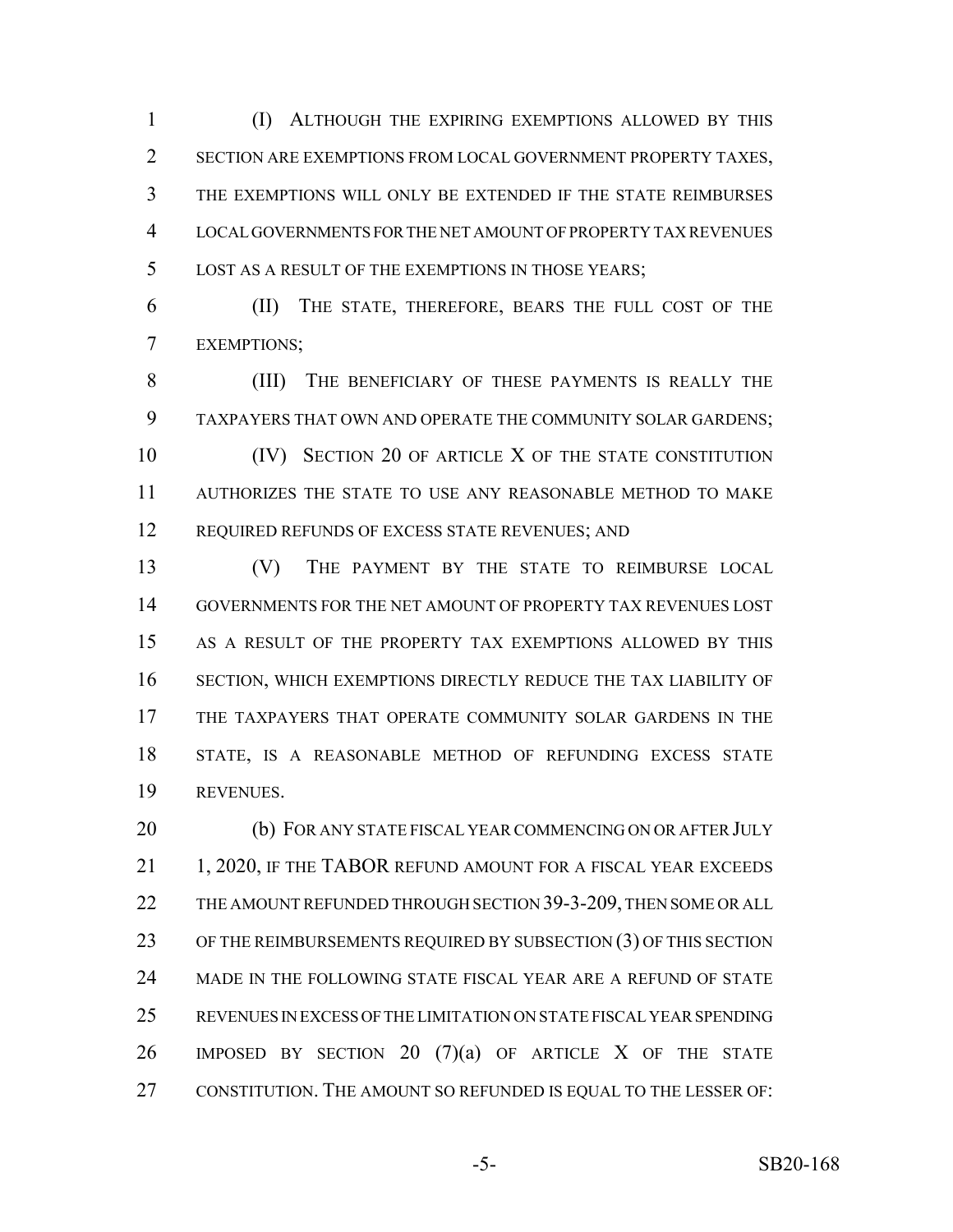(I) ALL REIMBURSEMENTS PAID BY THE STATE TREASURER AS REQUIRED BY SUBSECTION (3) OF THIS SECTION; OR

 (II) AN AMOUNT EQUAL TO THE TABOR REFUND AMOUNT MINUS THE AMOUNT REFUNDED UNDER SECTION 39-3-209 FOR THE STATE FISCAL YEAR.

 **SECTION 2.** In Colorado Revised Statutes, 39-4-102, **amend** 7  $(1.5)(b)(IV)$ ; and **add**  $(1.5)(e)$  as follows:

 **39-4-102. Valuation of public utilities - definitions.** (1.5) The administrator shall determine the actual value of a small or low impact hydroelectric energy facility, a geothermal energy facility, a biomass energy facility, a wind energy facility, or a solar energy facility as follows:

13 (b) (IV) As used in this paragraph  $(b)$ , SUBSECTION  $(1.5)(b)$ , "tax factor" means a factor annually established by the administrator. FOR PROPERTY TAX YEARS COMMENCING PRIOR TO JANUARY 1, 2020, the tax 16 factor shall be IS a number that when applied to the selling price at the interconnection meter results in approximately the same tax revenue over a twenty-year period on a nominal dollar basis that would have been collected using the cost basis method of taxation as determined by the 20 administrator for a renewable energy facility pursuant to  $\frac{\text{param}(\mathbf{e})}{\text{param}(\mathbf{e})}$ 21 subsection  $(1)$  SUBSECTION  $(1)(e)$  of this section. FOR PROPERTY TAX YEARS COMMENCING ON OR AFTER JANUARY 1, 2020, THE TAX FACTOR IS A NUMBER THAT WHEN APPLIED TO THE SELLING PRICE AT THE INTERCONNECTION METER RESULTS IN APPROXIMATELY THE SAME TAX REVENUE OVER A THIRTY-YEAR PERIOD ON A NOMINAL DOLLAR BASIS THAT WOULD HAVE BEEN COLLECTED USING THE COST BASIS METHOD OF TAXATION AS DETERMINED BY THE ADMINISTRATOR FOR A RENEWABLE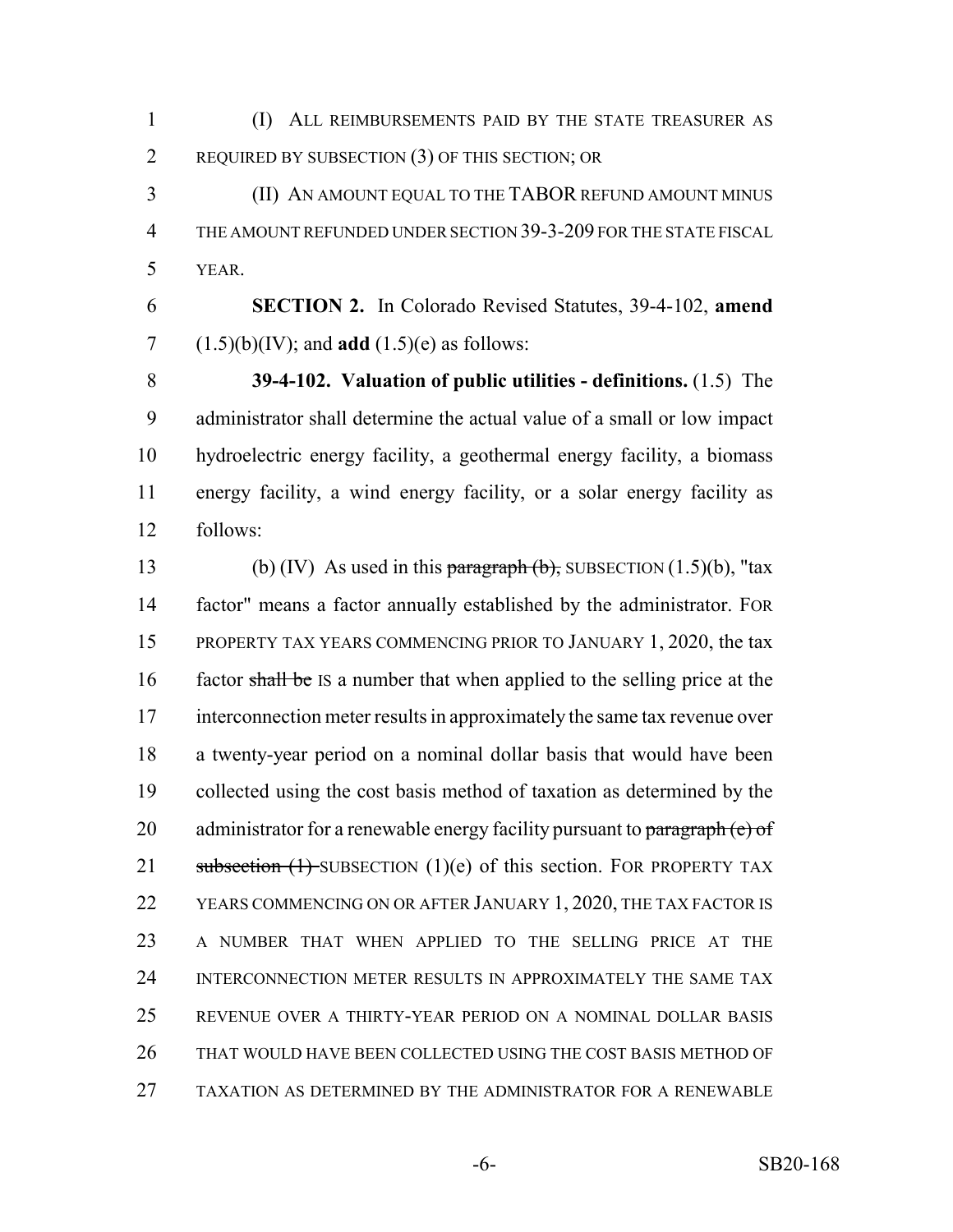ENERGY FACILITY PURSUANT TO SUBSECTION (1)(e) OF THIS SECTION. FOR EACH TAX YEAR FOLLOWING THIS THIRTY-YEAR PERIOD, A TAX FACTOR IS NOT APPLIED AND THE TAXABLE VALUE SHALL NOT EXCEED THE DEPRECIATED VALUE FLOOR CALCULATED USING THE COST BASIS METHOD. For a renewable energy facility that begins generating energy before January 1, 2012, the administrator shall include only the cost of all property required to generate and deliver renewable energy to the interconnection meter that does not exceed the cost of property required to generate nonrenewable energy. For a renewable energy facility that begins generating energy on or after January 1, 2012, the administrator shall include only the cost of all property required to generate and deliver renewable energy to the interconnection meter that does not exceed the cost of property required to generate and deliver nonrenewable energy to the interconnection meter.

 (e) (I) FOR PROPERTY TAX YEARS ON OR AFTER JANUARY 1, 2020, 16 BUT PRIOR TO JANUARY 1, 2026, FOR A COMMUNITY SOLAR GARDEN THAT IS A SOLAR ENERGY FACILITY, THE ADMINISTRATOR SHALL NOT CONSIDER THE PERCENTAGE OF ALTERNATING CURRENT ELECTRICITY CAPACITY THAT IS ATTRIBUTED TO RESIDENTIAL OR GOVERNMENTAL SUBSCRIBERS, OR TO SUBSCRIBERS THAT ARE ORGANIZATIONS THAT HAVE BEEN GRANTED PROPERTY TAX EXEMPTIONS PURSUANT TO SECTIONS 39-3-106 TO 39-3-113.5.

**(II) WHEN REPORTING THE VALUE OF A SOLAR ENERGY FACILITY** 24 TO A COUNTY, THE ADMINISTRATOR SHALL IDENTIFY THE AMOUNT THAT WAS EXEMPTED FROM THE VALUE OF THE SOLAR ENERGY FACILITY UNDER 26 SUBSECTION  $(1.5)(e)(I)$  OF THIS SECTION, IF ANY. THE ADMINISTRATOR SHALL NOTIFY THE COUNTY IF AN EXEMPTION OR PART OF AN EXEMPTION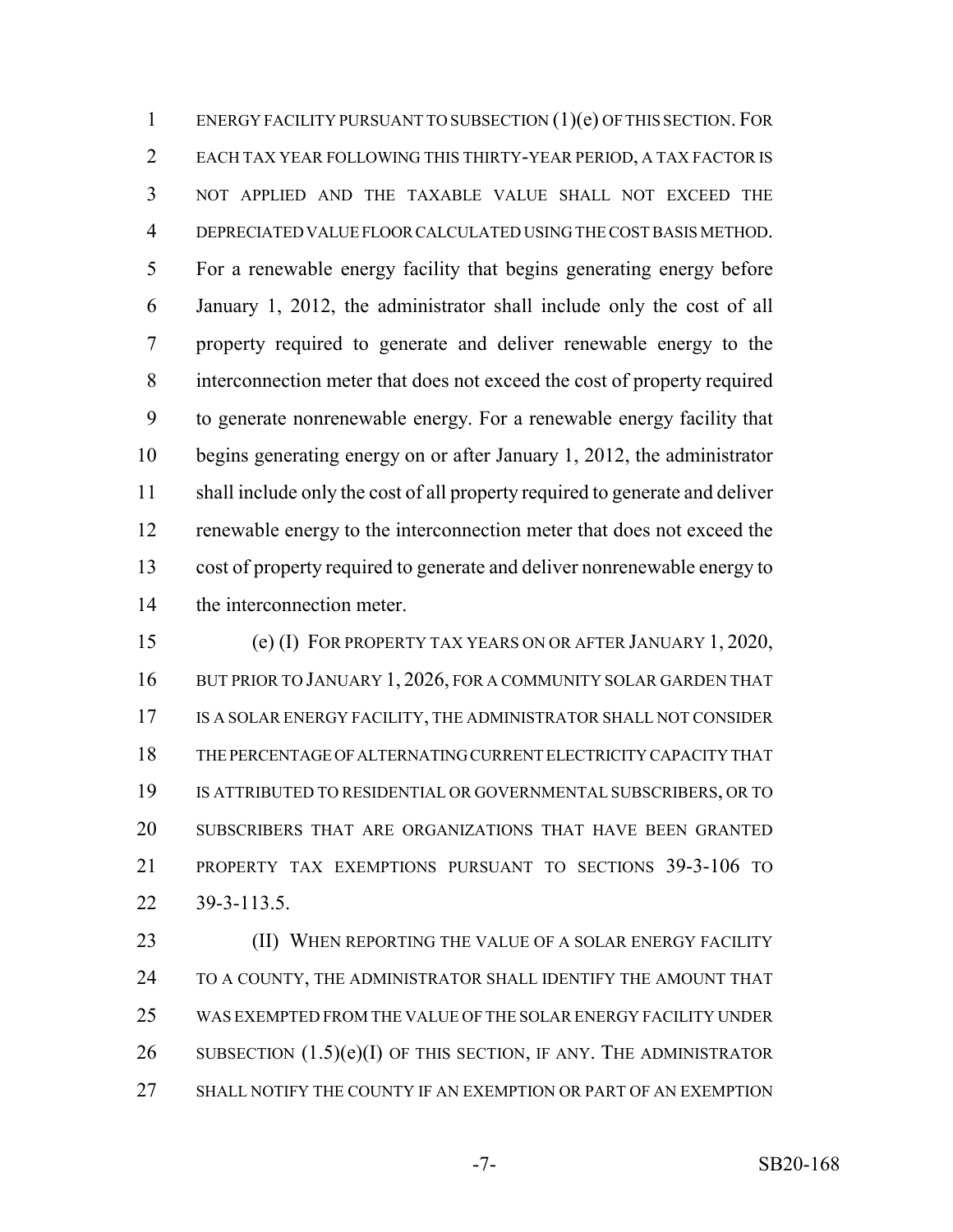WAS ERRONEOUSLY ALLOWED.

2 (III) AS USED IN THIS SUBSECTION (1.5)(e): (A) "COMMUNITY SOLAR GARDEN" HAS THE SAME MEANING AS SET FORTH IN SECTION 40-2-127 (2)(b)(I)(A). (B) "SUBSCRIBER" HAS THE SAME MEANING AS SET FORTH IN 6 SECTION 40-2-127 (2)(b)(II). **SECTION 3.** In Colorado Revised Statutes, 39-5-104.7, **amend** (2) as follows: **39-5-104.7. Valuation of real and personal property that produces alternating current electricity from a renewable energy source.** (2) In developing the valuation procedures specified in paragraph 12 (a) of subsection  $(1)$  SUBSECTION  $(1)(a)$  of this section: (a) EXCEPT AS SET FORTH IN SUBSECTION (2)(b) OF THIS SECTION, the administrator shall utilize the procedures adopted for determining the actual value of a renewable energy facility as specified in section  $39-4-102$  (1)(e); AND (b) FOR A FACILITY THAT WOULD QUALIFY AS A SOLAR ENERGY FACILITY AS DEFINED IN SECTION 39-4-101 (3.5) BUT IT GENERATES AND DELIVERS LESS THAN TWO MEGAWATTS OF ENERGY, THE ADMINISTRATOR SHALL UTILIZE THE PROCEDURES FOR DETERMINING THE ACTUAL VALUE OF A SOLAR ENERGY FACILITY AS SPECIFIED IN SECTION 39-4-102(1.5) FOR PROPERTY TAX YEARS COMMENCING ON OR AFTER JANUARY 1, 2020. **SECTION 4.** In Colorado Revised Statutes, 39-29-106, **amend**  $(2)(b)$ ,  $(3)$ , and  $(4)$  as follows: **39-29-106. Tax on the severance of coal.** (2) (b) On and after July 1, 1999, BUT BEFORE JULY 1, 2020, no tax provided for in subsection 27 (1) of this section shall be IS imposed on the first three hundred thousand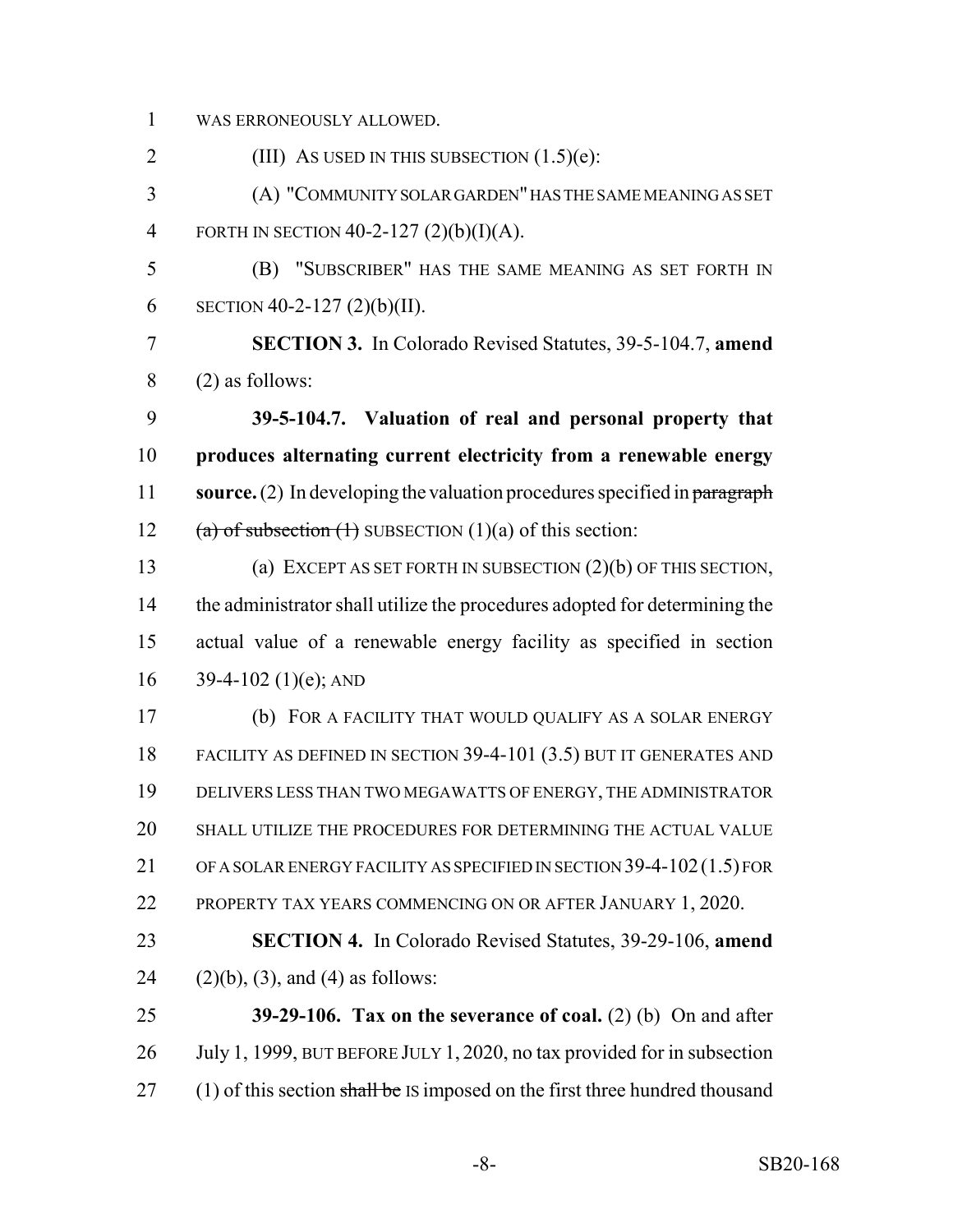tons of coal produced in each quarter of the taxable year.

 (3) FOR TAXABLE YEARS COMMENCING PRIOR TO JANUARY 1, 3 2020, there shall be IS allowed, as a credit against the tax imposed by 4 subsection (1) of this section, an amount equal to fifty percent of such tax for coal produced from underground mines.

 (4) FOR TAXABLE YEARS COMMENCING PRIOR TO JANUARY 1, 7 2020, there shall be IS allowed, as an additional credit against the tax imposed by subsection (1) of this section, an amount equal to fifty percent of such tax for the production of lignitic coal, as such coal is classified by the American society for testing and materials (ASTM) in their D 388 standard for the classification of coals by rank.

 **SECTION 5.** In Colorado Revised Statutes, 39-29-108, **amend** (2)(b); and **add** (2)(d) as follows:

 **39-29-108. Allocation of severance tax revenues - definitions - repeal.** (2) (b) EXCEPT AS SET FORTH IN SUBSECTION (2)(d) OF THIS SECTION, of the total gross receipts realized from the severance taxes imposed on minerals and mineral fuels under the provisions of this article after June 30, 2017, fifty percent shall be credited to the state severance tax trust fund created by section 39-29-109, and fifty percent shall be credited to the local government severance tax fund created by section 39-29-110.

22 (d) (I) PRIOR TO JUNE 30, 2026, THE STATE TREASURER SHALL CREDIT AN AMOUNT OF THE INCREASED COAL TAX THAT IS ATTRIBUTABLE 24 TO THE DISCONTINUATION OF THE EXEMPTION IN SECTION 39-29-106 (2)(b) 25 AND THE CREDITS IN SECTION 39-29-106 (3) AND (4) TO THE SUSTAINABLE ENERGY TAX POLICY FUND CREATED IN SECTION 39-3-118.7 (4)(a).

(II) THIS SUBSECTION (2)(d) IS REPEALED, EFFECTIVE JULY 1,2026.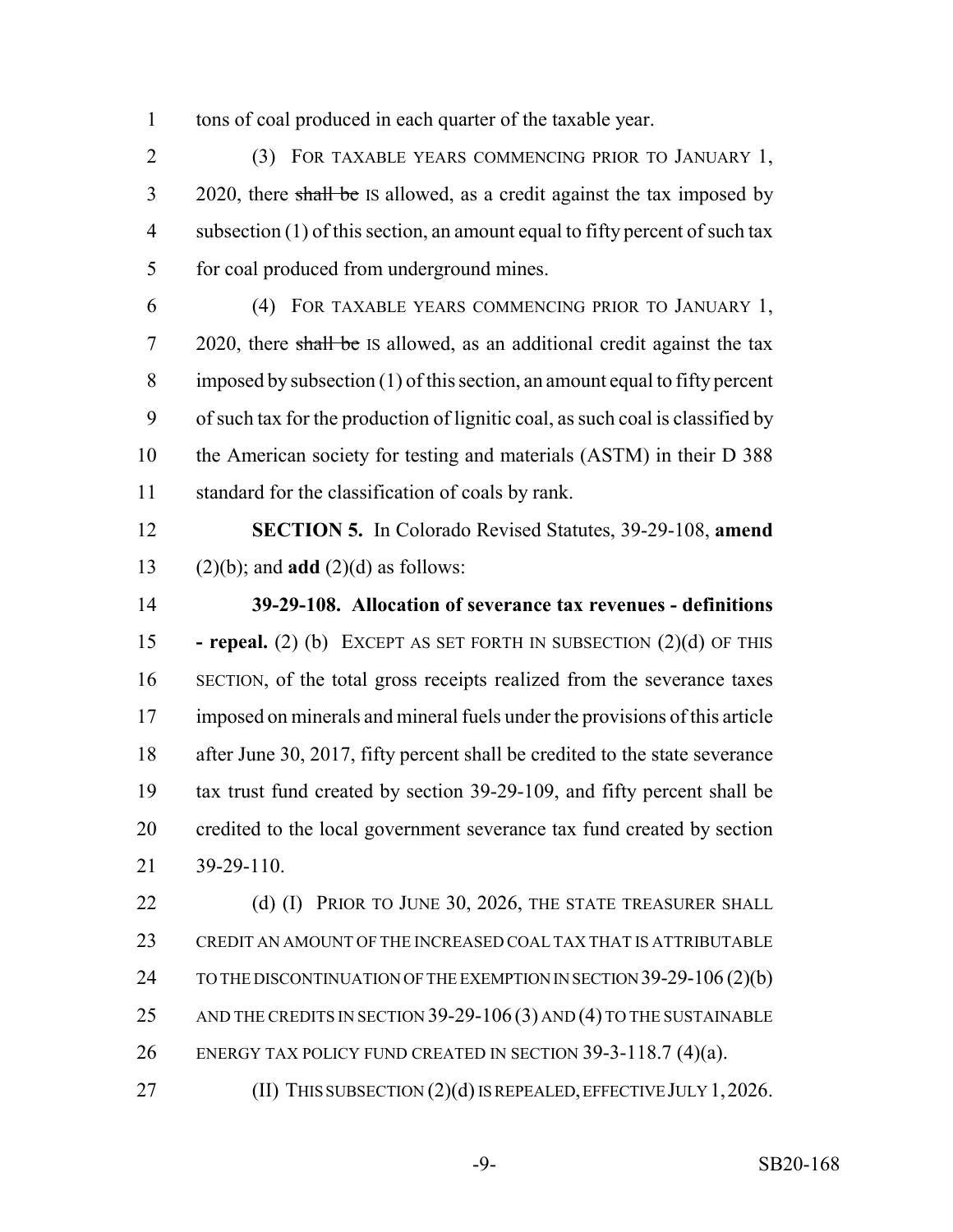**SECTION 6.** In Colorado Revised Statutes, 39-22-627, **amend** 2 (1)(b), (3), and (6) as follows:

 **39-22-627. Temporary adjustment of rate of income tax - refund of excess state revenues - authority of executive director.** 5 (1) (b) In order for the provisions of subsection (1)(a) of this section to take effect, the amount of state revenues required to be refunded for the specified state fiscal year must exceed the total of the amount of reimbursement for property tax revenues lost as a result of the property tax exemptions allowed by part 2 of article 3 of this title 39 paid by the 10 state treasurer to each county treasurer as required by section 39-3-207 (4) for the property tax year that commenced during the specified state fiscal 12 year plus THE ESTIMATED AMOUNT OF THE REFUND SPECIFIED IN SECTION 39-3-118.7 (5)(b), PLUS the estimated amount by which state revenues would be decreased as the result of a reduction in the state income tax rate from four and sixty-three one-hundredths percent to four and one-half percent of federal taxable income, as determined pursuant to this section.

 (3) If one or more ballot questions are submitted to the voters at a statewide election to be held in November of any given calendar year that seek authorization for the state to retain and spend all or any portion of the amount of excess state revenues for the state fiscal year ending during said calendar year, the executive director shall not reduce the state income tax rate until the results of said election are known so that the state income tax rate may be reduced only if, after the results of said election, the amount of excess state revenues required to be refunded for the state fiscal year exceeds the total of the amount of reimbursement for property tax revenues lost as a result of the property tax exemptions allowed by part 2 of article 3 of this title 39 paid by the state treasurer to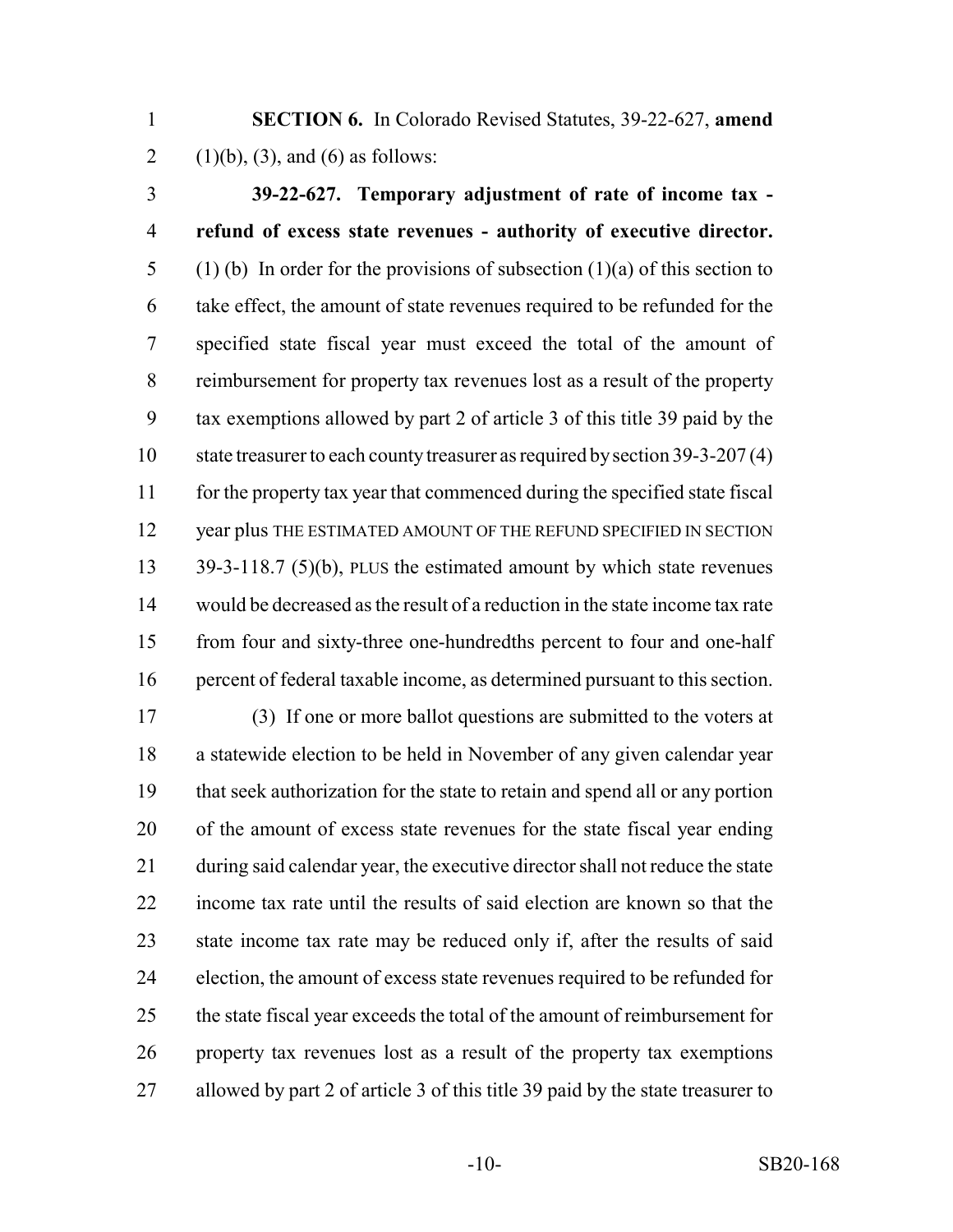each county treasurer as required by section 39-3-207 (4) for the property 2 tax year that commenced during the specified state fiscal year plus THE ESTIMATED AMOUNT OF THE REFUND SPECIFIED IN SECTION 39-3-118.7 (5)(b), PLUS the estimated amount by which state revenues would be decreased as a result of a reduction in the state income tax rate from four and sixty-three one-hundredths percent to four and one-half percent of federal taxable income pursuant to this section.

 (6) If, based on the financial report prepared by the controller in accordance with section 24-77-106.5, the controller certifies that the amount of the state revenues for any state fiscal year commencing on or after July 1, 2017, exceeds the limitation on state fiscal year spending 12 imposed by section 20 (7)(a) of article X of the state constitution for that state fiscal year and exceeds the amount of excess state revenues that the voters statewide have authorized the state to retain and spend for that state fiscal year by less than the total of the amount of reimbursement for property tax revenues lost as a result of the property tax exemptions allowed by part 2 of article 3 of this title 39 paid by the state treasurer to each county treasurer as required by section 39-3-207 (4) for the property tax year that commenced during the specified state fiscal year plus THE ESTIMATED AMOUNT OF THE REFUND SPECIFIED IN SECTION 39-3-118.7 (5)(b), PLUS the estimated amount by which state revenues would be decreased as the result of a reduction in the state income tax rate from four and sixty-three one-hundredths percent to four and one-half percent of federal taxable income as calculated by the executive director pursuant 25 to subsection (2) of this section, then the reduction in the state income tax rate allowed pursuant to subsection (1) of this section shall not be allowed for the income tax year commencing during the calendar year in which